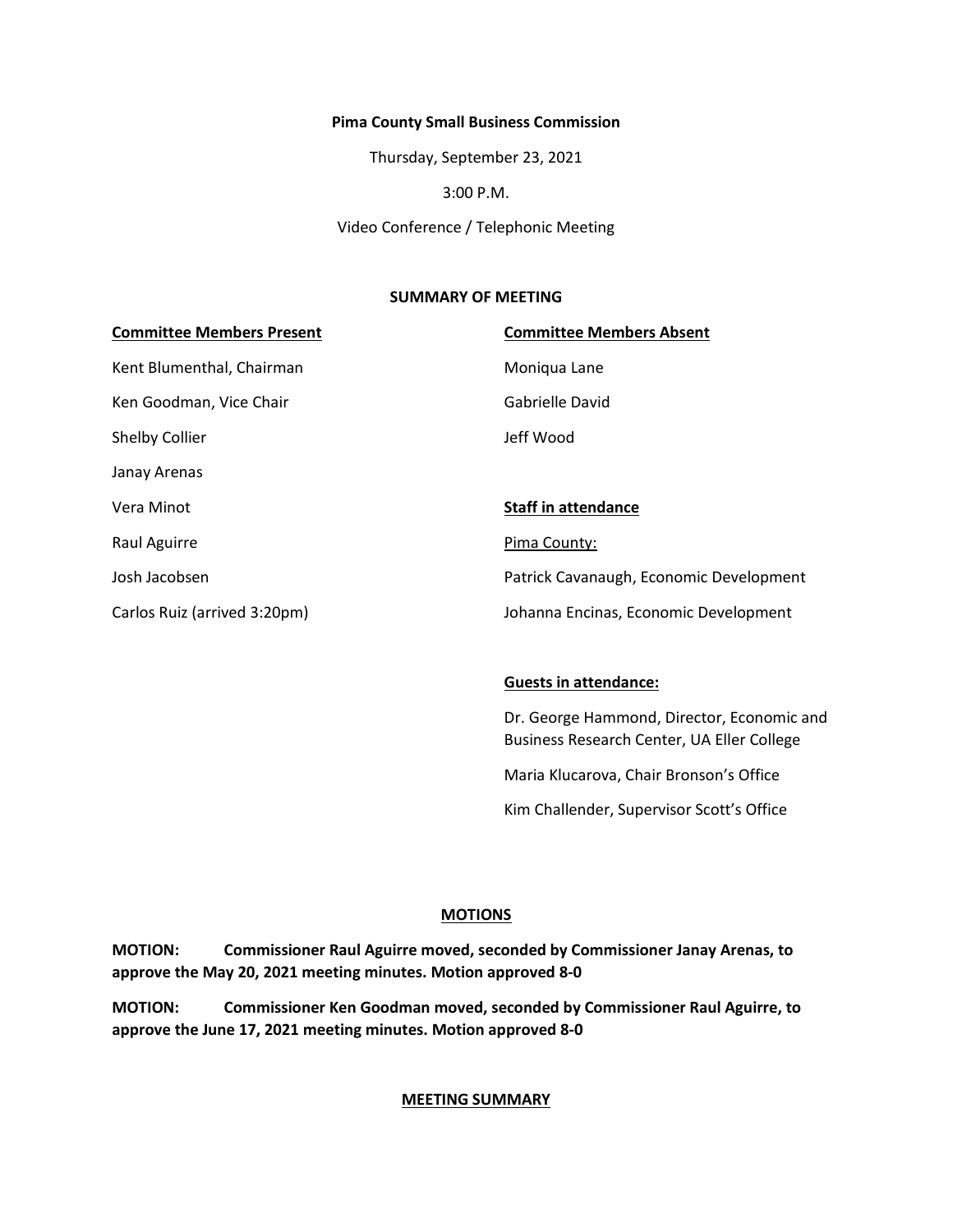# 1. Call to Order

The meeting began at 3:05pm.

# 2. Roll Call

Roll call was conducted by Patrick Cavanaugh to start the meeting.

# 3. Chair's Report: Review of the agenda and video conference meeting protocols

Chairman Ken Blumenthal provided a brief overview of the meeting protocols and the review of the meeting agenda.

# 4. Call to the Public

Kim Chandler and Maria Klucarova greeted the Commission.

# 5. Approval of Meeting Minutes

- A. MOTION: Commissioner Raul Aguirre moved, seconded by Commissioner Janay Arenas, to approve the May 20, 2021 meeting minutes. Motion Approved 8-0
- B. MOTION: Commissioner Ken Goodman moved, seconded by Commissioner Raul Aguirre, to approve the June 17, 2021 meeting minutes. Motion approved 8-0
- C. Minutes for August 19, 2021 have not been sent and will be continued for discussion on a future meeting.

## 6. Dr. George W. Hammond presentation (30 minutes)

Dr. Hammond provided a PowerPoint presentation to the commission specific to Arizona's Economy.

The following key topics were presented and discussed:

- A. Census 2020 redistricting data released
- B. Arizona's jobs close in on pre-pandemic peak
- C. Travel and tourism recovery pauses
- D. Outlook is strong near and long term

## Mr. Hammond answered questions from the Commission regarding Pima County's economic forecast

## 7. Coordinator's Report & Updates (Patrick Cavanaugh)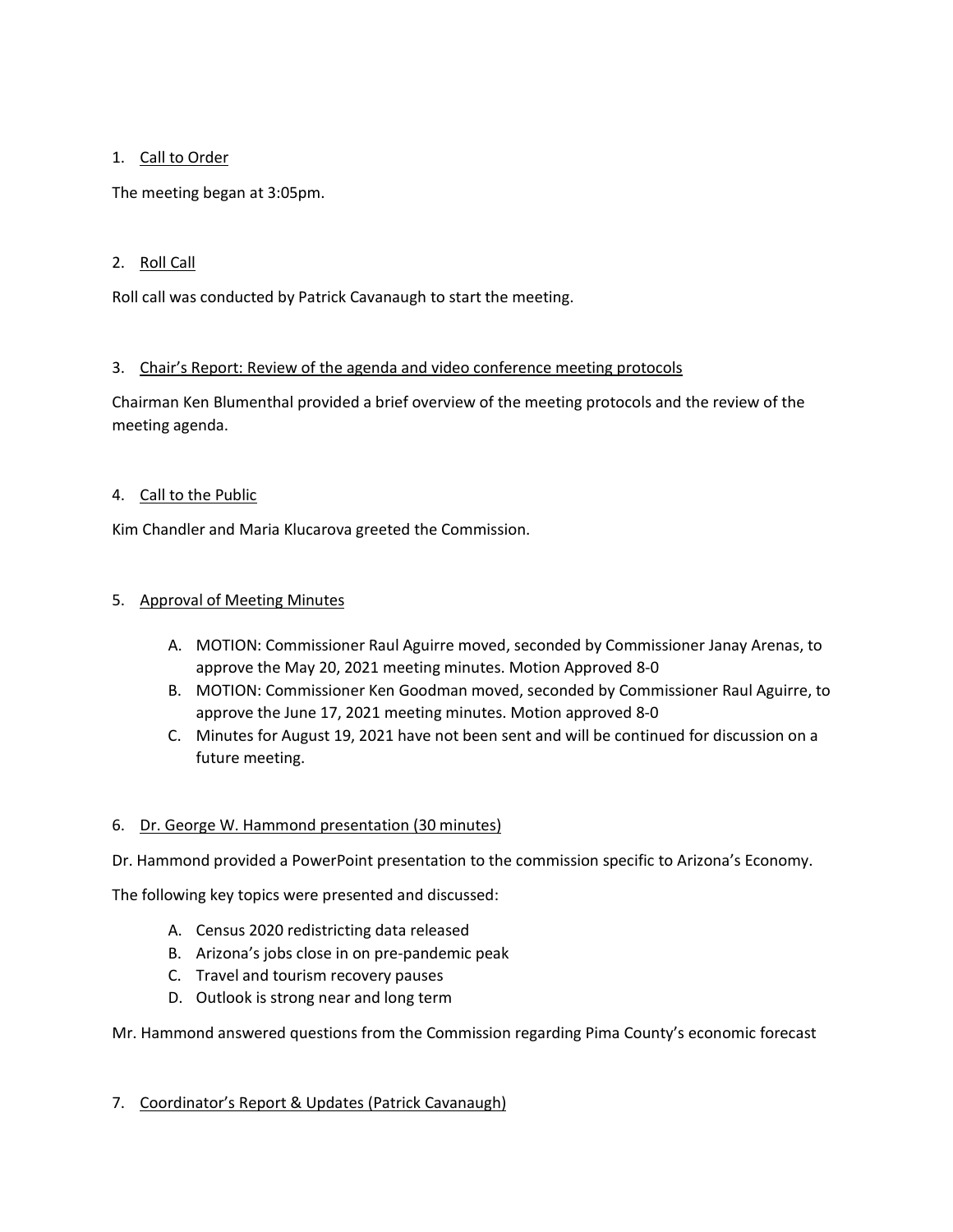- A. Ms. Johanna Encinas gave a brief introduction of herself to the Commissioners
- B. Mr. Cavanaugh recommended the commissioners to Continue this on a standing agenda item until Covid-19 numbers are reviewed and make a decision.
- C. Mr. Patrick sent an email to the commission of Mr. Chuck Huckelberry's memo dated October 17, 2021 Covid-19 updates and presented a brief overview that covers all Pima County.

Mr. Cavanaugh announced the retirement of Dr. John Moffatt the Director of Economic Development and informed the Commissioners of BOS meeting dated October 5, 2021 of the direction they may take towards Economic Development.

Chairman Blumenthal stated he would add this item for discussion on next agenda.

D. Commissioner Goodman discussed with commissioners of Mr. Huckelberry's comment on Small Business Commission. Mr. Cavanaugh recommended to add this to next month's agenda for a robust discussion.

Chairman Blumenthal asked the commission to any objections on presenting a letter asking the Board of Supervisors its thoughts of Small Business Commission in Economic Development and Sun Corridor.

# 8. New Business

# No Report

- 9. Unfinished Business
	- A. Mr. Cavanaugh gave an update to the Commissioners on the status of the bylaws approval and the process with Pima County Attorney's office and Board of Supervisors.
	- B. Mr. Cavanaugh and the Commission discussed the progress and updates on the 2021 Small Business of the Year Award Program and addressed any questions from the Commission.

## 10. JTED Update

Commissioner Ken Goodman provided the commission a detailed summary of JTED progress and available programs for high school students and answered questions from the Commission.

Chairman Blumenthal ask the Commissioners to any objections on moving item 11 of agenda to last item.

## 11. Commissioner Updates

Commissioner Goodman followed up on a question from Commissioner Arenas to provide contact information for JTED thru Mr. Cavanaugh.

Chair Blumenthal advised the Commissioner he may not be attending next meeting and may ask Vice-Chairman Good man to chair the meeting.